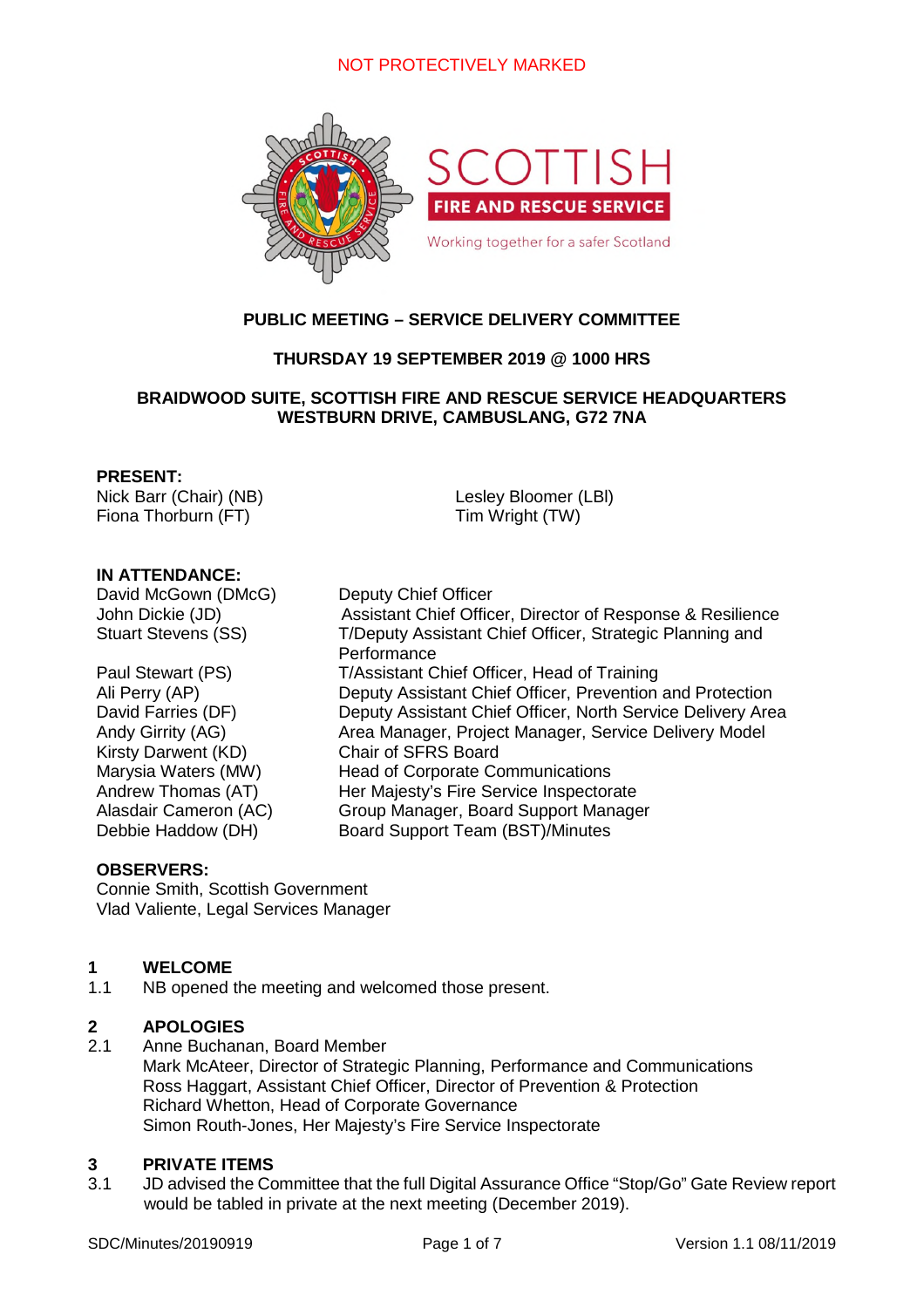3.2 There were no items to be considered in private.

## **4 DECLARATION OF INTERESTS**

4.1 None given.

# **5 MINUTES OF PREVIOUS MEETING: 20 JUNE 2019**<br>5.1 The following amendments were noted and agreed:

The following amendments were noted and agreed: Apologies to be recorded from Fiona Thorburn.

> Item 9.2.4 – Operational Learning (Update on Wildfire Incidents) – JD requested that the text "*The Committee discussed the tactical deployment of using fire to fight fire*.*.*" be amended to "*The Committee were briefed on the benefit of the tactical deployment of using fire to fight fire*.*.*".

## 5.2 **Subject to the above amendment being made, the minutes of the meeting held on 20 June 2019 were approved as a true record of the meeting.**

#### 5.3 **Matters Arising**

5.3.1 There were no matters arising.

## **6 ACTION LOG**

6.1 The Committee considered the action log.

## 6.2 **The Committee agreed and noted the updated action log.**

# **7 SERVICE DELIVERY UPDATE**

- 7.1 DMcG presented the 2<sup>nd</sup> iteration of the new Service Delivery Update report noting that the performance information had been removed, legislative requirements remained and the report also contains updates on the current Annual Operating Plan (AOP) objectives (extended version). The following was highlighted:
	- Programme of projects to review the Service Delivery Model which relates specifically to legislative requirements for Community Planning, Fire Safety and Firefighting.
- 7.2 In relation to ILO2, the Committee requested an update on the current position of Fire Safety Enforcement on the Islands. DMcG briefly outlined the historical issues, noted the recent restructure of Western Isles, Orkney and Shetland posts to ensure that statutory responsibilities are delivered and that a further off-station structure review was being carried out to identify areas where there could be more effective use of existing resources. In the meantime, if necessary, resources would be seconded to the Islands to ensure continued compliance with statutory responsibilities.
- 7.3 In relation to Wholetime Appliance Off the Run Stats, DMcG noted the difficulties with movement of personnel within the City of Edinburgh/East area. He indicated that the situation would improve following the implementation of the new Detached Duties Policy. JD assured the Committee that the level of coverage across the City of Edinburgh and wider boundary areas was good.
- 7.4 It was agreed that the protective status of the Wholetime Appliance Off the Run Stats (Appendix C) would be considered for future meetings.

## **ACTION: DMcG**

7.5 In relation to ILO1, the Committee asked for clarification on how achievements would be tracked following the evaluation of activities and initiatives across the Service. DMcG stated that this would be reported through the performance report. He also indicated that information/lessons learned were being shared across the Prevention and Protection Directorate to identify both good aspects and areas of improvement within initiatives to help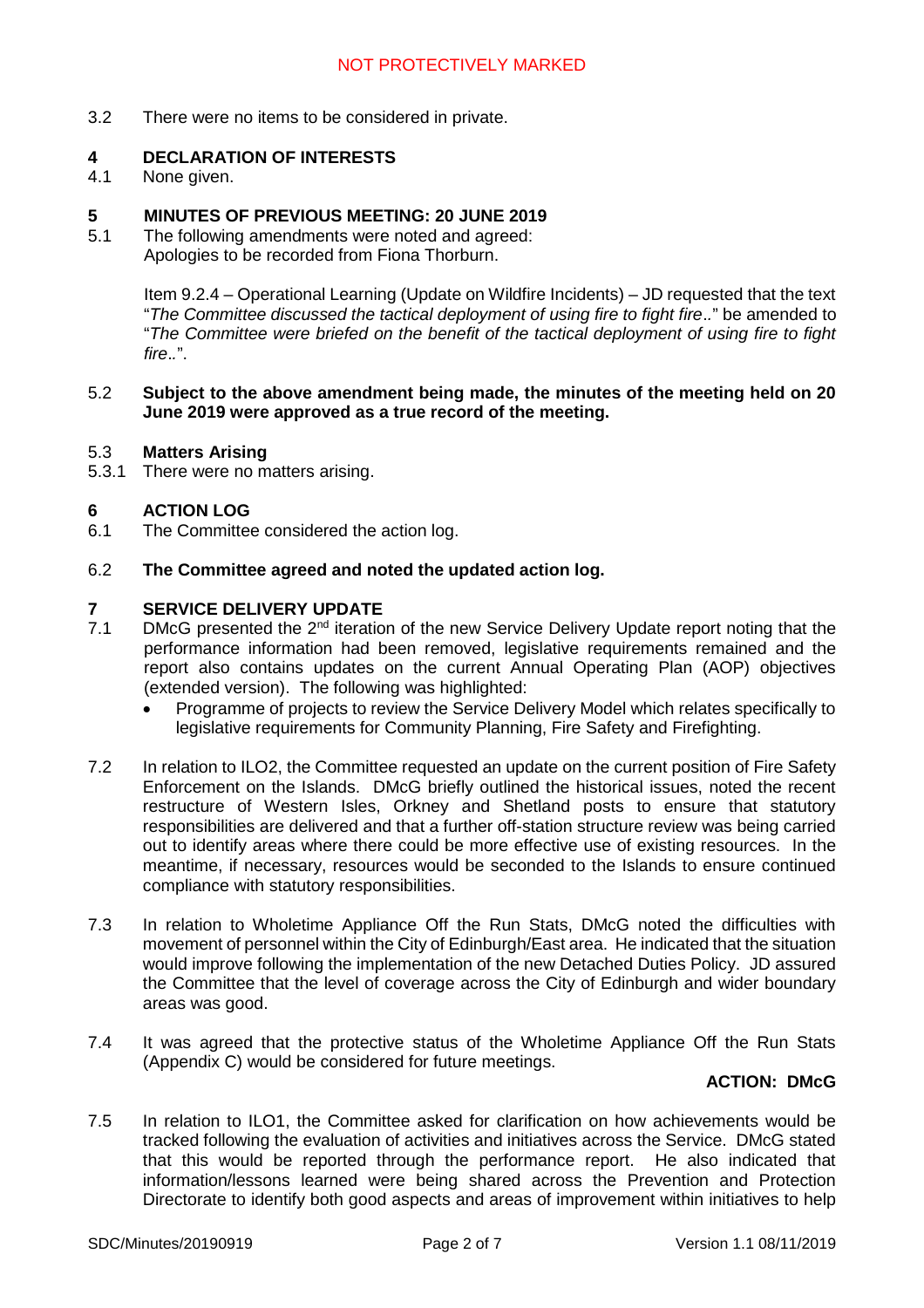improve performance across the Service. It was anticipated that improved performance would be captured and reported through key performance indicators.

7.6 The Committee noted and welcomed the new format of the report. It was requested that achievements/successes, and signposting to Statutory Objectives within the Appendix A, to be listed where possible and consideration be given to coding of AOP Objectives (Appendix B) to highlight progress/completed actions **ACTION: DMcG**

## 7.7 **The Committee noted the report.**

## **8 SERVICE DELIVERY PERFORMANCE REPORTING**

- 8.1 *Quarterly Performance Report 2019/20 Quarter 1*
- 8.1.1 SS presented the Quarterly Performance Report 2019/20 Quarter 1 and highlighted the following items:
	- Reduction in Road Traffic Collisions (RTCs), Accidental Dwelling Fires and Accident Dwelling Fire Casualties.
	- Increase in Accidental Dwelling Fire Fatalities
	- Reduction in Medical Incidents
	- Increase in Effect Entry/Exit
	- Increase in Vehicle Defects reported and vehicle claims
	- Increase in Home Fire Safety Visits including At Risk Groups
	- Increase in Median Call Handling Time (NSDA) and Response Times
- 8.1.3 The Committee welcomed the inclusion of the infographics within the report.
- 8.1.4 In relation to the reduction in RTCs, SS stated that it was too early to identify any trends.
- 8.1.5 The Committee were reminded that Effect Entry/Exit was primarily to support other emergency services. JD outlined the current position and noted that a Memorandum of Understanding was currently being developed.
- 8.1.6 The Committee asked whether the reduction in Accidental Dwelling Fire Casualties continued into the current quarter and noted that this information would be helpful due to the upcoming Ministerial Review (25 September 2019).
- 8.1.7 The Committee noted the increase in the Median Response Times. SS stated that additional information had been requested to identify trends.
- 8.1.7 The Committee requested further detail on vehicle defects and vehicle claims ratio. It was agreed that a briefing note be circulated by email to the Committee.

# **ACTION: SS**

8.1.8 Discussion took place regarding amending the cover report to provide background of the QPR and provide additional detail in relation to the KPIs.

# **ACTION: SS**

- 8.1.9 SS confirmed that the Activity by Weekday and Time of Day to 2019/20 Q1 table can be presented to assist the Fire Futures Project.
- 8.1.10 The Committee requested that the narrative for the Year to Date All-Scotland KPI Totals tables be reviewed to provide clarity.

**ACTION: SS**

# 8.1.11 **The Committee noted the report.**

*(AG joined the meeting at 1100 hrs)*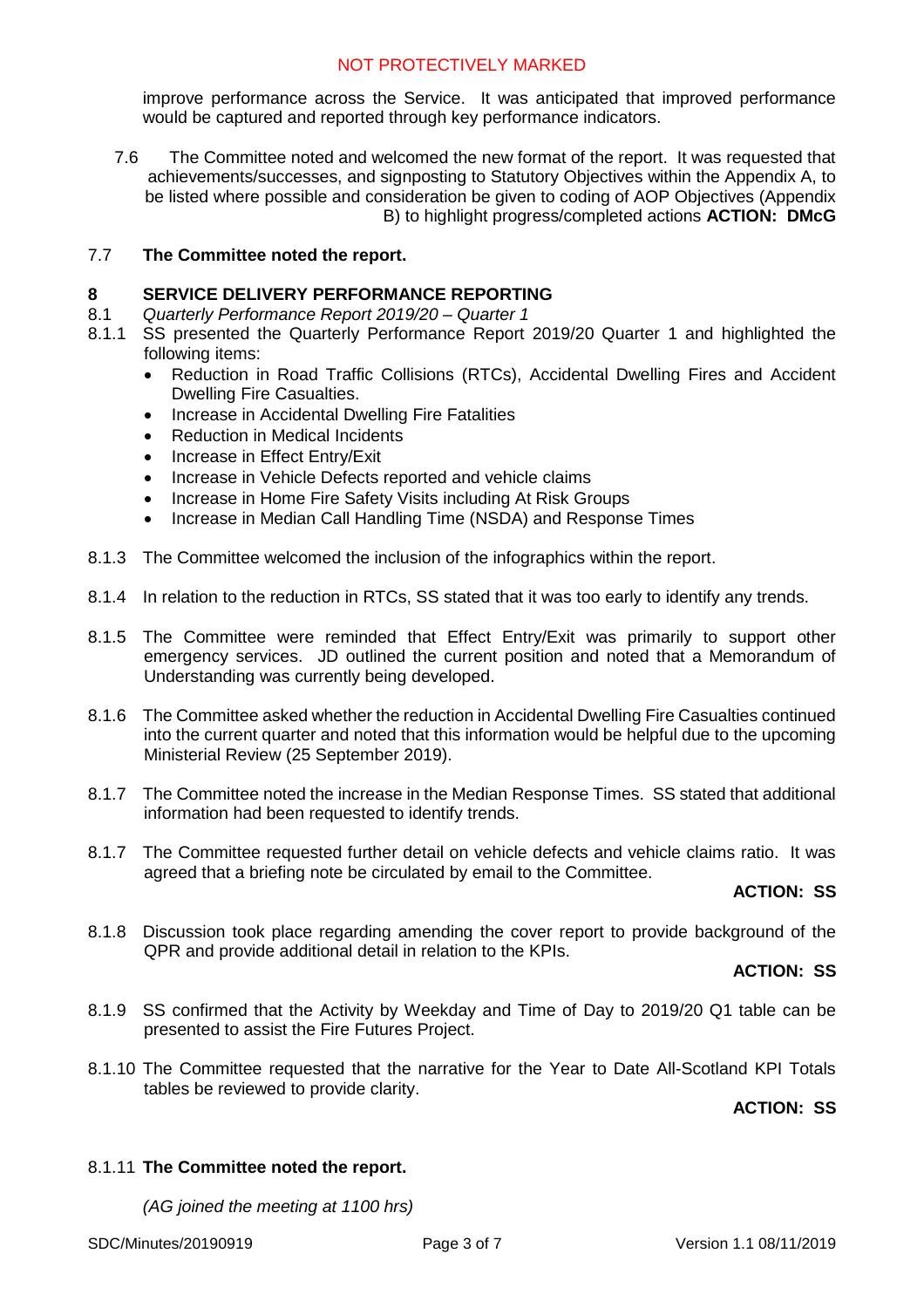- 8.2 *Performance Improvement Forum (PIF) Update June 2019*
- 8.2.1 SS presented the report to the Committee providing an update on the position at June 2019. The report provided the 6 monthly RAG update across 3 action plans, noting that 80 actions have been completed (blue), 4 were on track (green) and no actions were approaching/behind schedule (amber) or behind schedule (red).
- 8.2.2 The Committee noted the current position and thanked those involved for their continued hard work.
- 8.3 *Performance Improvement Forum (PIF) Closure of Action Plan*
- 8.3.1 The Committee commented on the original publication date of the report (2014/15). SS stated that HMFSI Inspection Report: Risk Based Operational Decision Making in the Scottish Fire and Rescue Service was full and comprehensive and as such a robust action plan had been developed in response.
- 8.3.2 The Committee requested clarification on HMFSI Issue 1 (Operational Discretion policy). JD stated the Service's Operational Discretion policy was up to date and current with National Operational Guidance.
- 8.3.3 In relation to HMFSI Issue 2 (Operational Intelligence provision). The Committee were reminded that the Service was allocated transitional funds (capital) at the inception to help with establishment.

## 8.3.4 **The Committee endorsed the closure of the action plan.**

## **9 OPERATIONAL LEARNING**

- 9.1 *Rural Full Time Support Watch Manager Role*
- 9.1.1 DF and AG presented the Committee with an overview of the Rural Full Time Support Watch Manager Role project. The following key areas were noted:
	- 18 RDS/V Support Watch Managers recruited and appointed from existing RDS/V establishment.
	- 18 clusters including 123 RDS/V stations supported and crossed SDA/LSO boundaries.
	- Performance stats from 1 January to 30 June 2019 including 5,500 hrs additional appliance availability, 254 incidents attended, 600 hrs RDS recruitment, 1,000 hrs community safety activities, 1,000 hrs operational intelligence activities, 1,000 hrs training support, 4,000 hrs admin support.
	- Outline of lessons learned including one size does not fit all, importance of early engagement with stakeholders, benefits of induction course/peer network, option for 75% "on call" contract, support during recruitment, performance measures supporting consistency within role description.
	- Year 2 clusters confirmed and recruitment commenced.
	- Transition from project to business as usual being assessed.
	- Benefits realisation though full evaluation.
	- Anticipated 54-60 posts by January 2021 (100% coverage).
- 9.1.2 The Committee requested data on the percentage of increased RDS appliance availability that was attributable to these post holders being crew.
- 9.1.3 AG commented on the benefits of providing support during the recruitment phase and the potential to use existing individuals to provide their experience of what the role entails. DF noted that some areas have different specific needs and discussions would take place to identify if it was acceptable and reasonable for their needs to be undertaken by this role.
- 9.2.3 The Committee were informed of the local consultation and various factors taken into consideration to identify the cluster areas. It was noted that the Service was unique in recruiting existing RDS personnel into these full time support roles.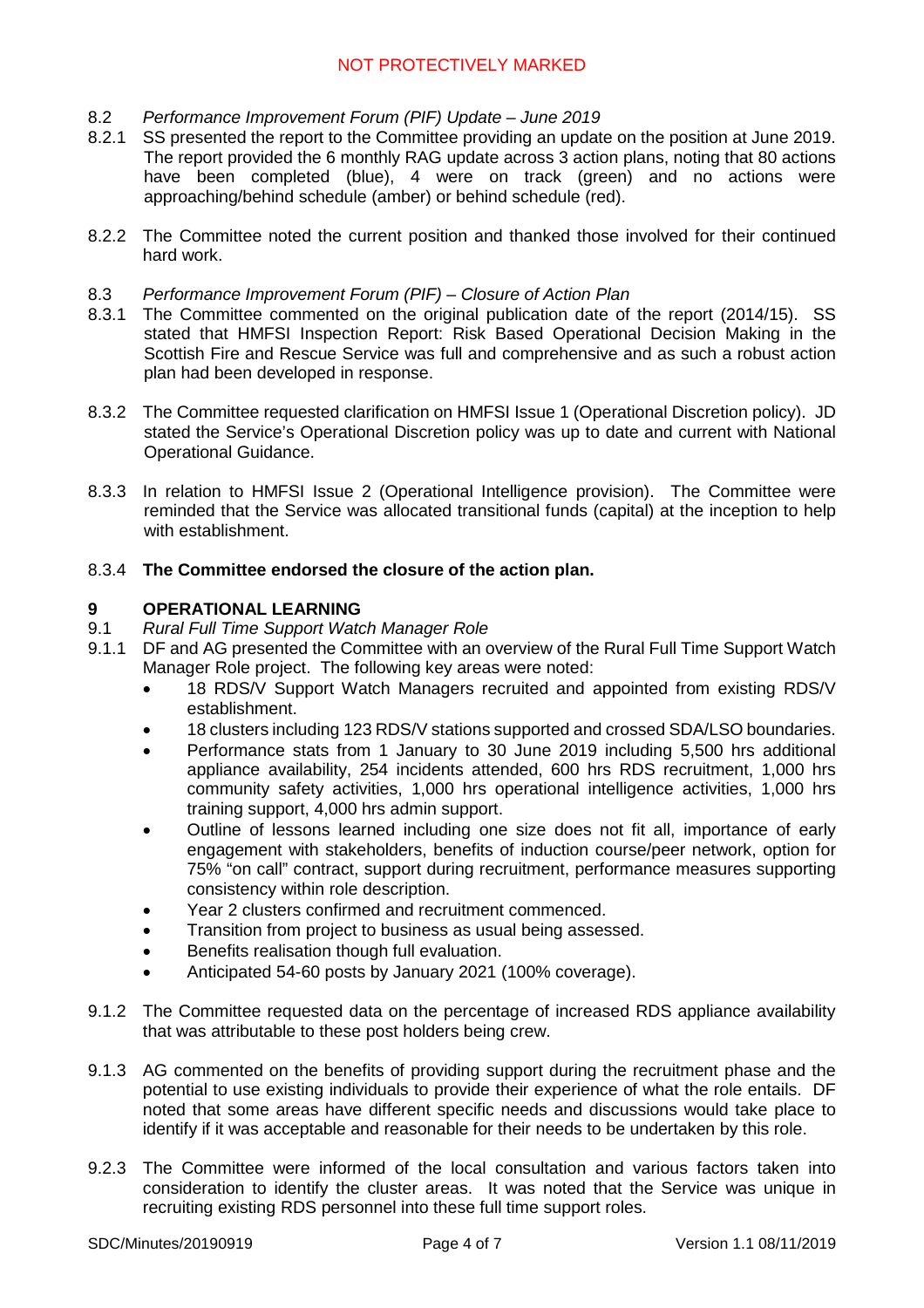- 9.2.4 AG commented on the positive feedback from individuals within the role, other RDS personnel being supported and the improved appliance availability within these areas.
- 9.2.5 The Committee welcomed the project's contribution to the sustainability of populations on the islands/remote areas by creating these full time roles and this has been highlighted in a recent meeting with the Deputy First Minister.

## 9.2.6 **The Committee thanked AG and DF for their presentation.**

*(AG left and MW joined the meeting at 1130 hrs) (The meeting broke at 1130 hrs and restarted at 1140 hrs)*

## **10 SERVICE DELIVERY RISK REGISTER**

- 10.1 DMcG informed the Committee that the review of the Service Delivery risk register was nearing completion and it was hoped that a revised risk register would be available for the next meeting (December 2019). He highlighted the following key issues:
	- Inclusion of links to Annual Operating Plan objectives.
	- Identification of risks to be removed as deemed SDA/LSO level risk.
	- Narrative (red text) included providing the latest review position.
	- Risks would be escalated onto the Corporate Risk Register if control measures were not sufficient.
- 10.1.2 DMcG confirmed that risk SDA15 (Transformation Programme/Disposal of property assets to support Service Delivery) required further review which may result in it remaining on the register.
- 10.1.3 It was noted that the risk register required further refinement and should include the recording of all control measures in place and any new/additional actions with deadlines.

## 10.1.4 **The Committee noted the updated risk register.**

## *(KD left the meeting at 1150 hrs)*

- 10.2 Risk Spotlight *CR1.10 Failure to ensure sufficient staff with appropriate skills are available to maintain an effective level of operational cover*
- 10.2.1 DMcG briefed the Committee on the risk and highlighted the following key areas:
	- Key area of concern since 5 Watch Duty System went live in 2017.
	- Regular issues with overtime to ensure availability.
	- Central Staffing team have been further supported and procedures improved.
	- Closer management on use of overtime.
	- Cross directorate Operational Availability Group were embedding improvements such as hierarchy of controls on appliance availability.
	- Re-balancing/availability of drivers including increased training, use of dual contract drivers.
	- Scheduling of Out of Pattern Roster Reserve (OPRR) hours for identified periods to improve anticipated forecasting.
	- Increased recruitment to resource current Target Operating Model (TOM). Work is ongoing to identify the future TOM.
	- Balancing skills profile.
- 10.2.2 DMcG advised the Committee that the 96% confidence levels were based on professional judgement on how many appliances could be off the run in each Service Delivery Area.
- 10.2.3 In relation to Kronos, DMcG advised the Committee that this was currently considered a variable due to the system being unable to support the effective implementation of the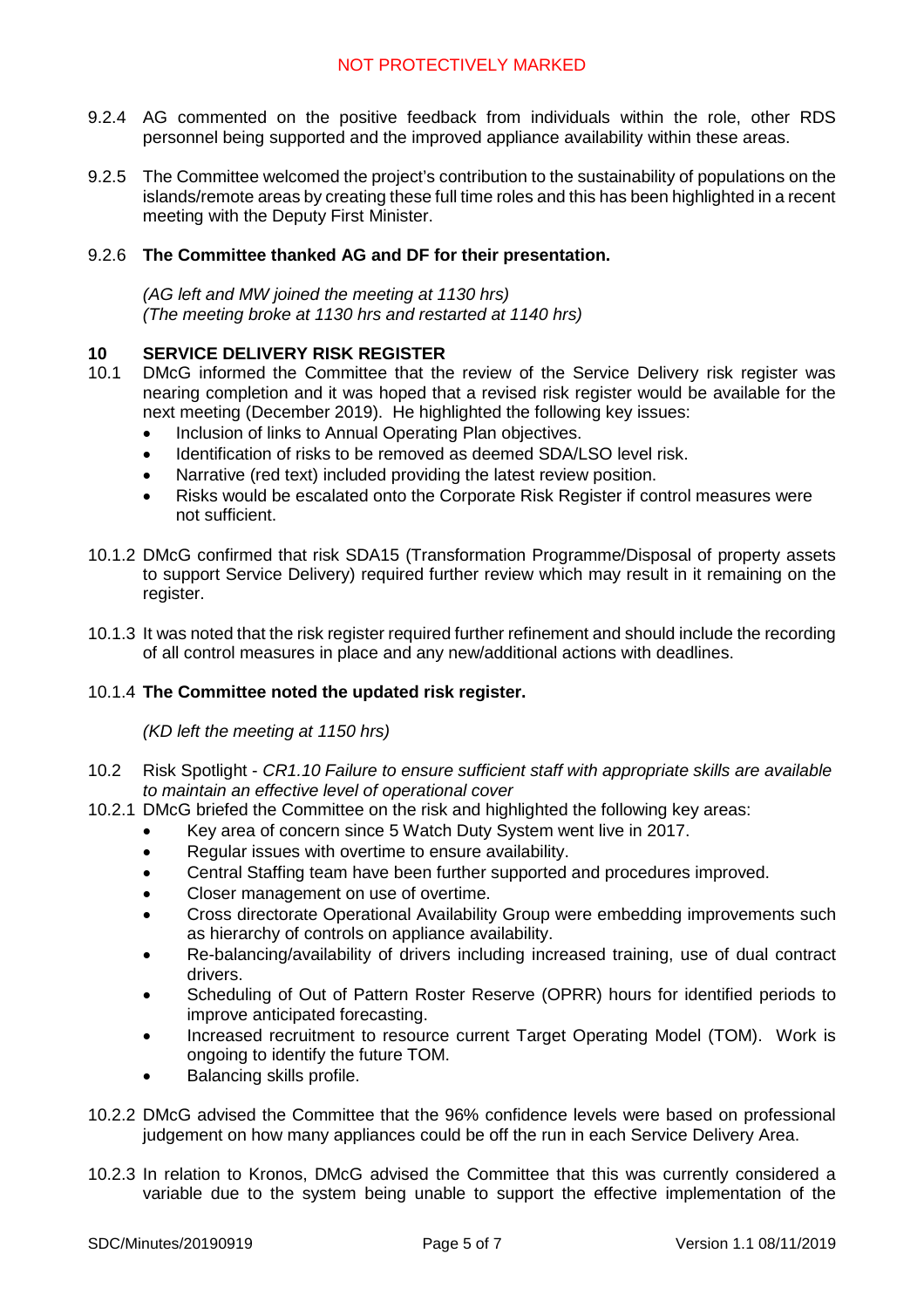detached duties policy. It was noted that Kronos was a legacy system and not designed for the Service's current needs and required further development. The Committee noted their concerns relating to potential future issues and reliance on Kronos. DMcG assured the Committee that there was not a significant risk to keeping appliances on the run and managing overtime but it is frustrating that the full implementation of the detached duties policy has been delayed.

# 10.2.4 **The Committee noted the verbal report.**

## **11 REPORTS FOR CONSIDERATION:**

- 11.1 *HMFSI Routine Report*
- 11.1.1 AT presented the progress report on HMFSI inspections which reported recent activity to the Committee. In addition to the report, AT advised the Committee that the Thematic Inspection - Training of personnel on the Retained Duty System (RDS) system had commenced and the audit will be published by the end of the year.
- 11.1.2 The Committee commented that the Fleet Management Thematic Review was laid before Parliament in May 2019, and the corresponding action plan had yet to be brought to the Committee. SS stated that the action plan was still being developed and would be approved by the PIF in January 2020. Due to the lengthy timescales involved, DMcG agreed to review the sequencing of the PIF meeting and confirmed that the action plan will be presented at the next Committee meeting (December 2019).
- 11.1.3 The Committee noted the potential wider implications arising from the Fleet Management Thematic Review and agreed to raise this at the next Integrated Governance Committee.
- 11.1.4 JD provided a brief update relating to Interim Operational Guidance for Defence Nuclear Materials (DNM) Movements.

## 11.1.5 **The Committee noted the report**.

# **12 SCOTTISH FIRE AND RESCUE SERVICE COMPLIMENT AND COMPLAINTS UPDATE**<br>12.1 MW briefed the Committee on the report and noted that the interactive dashboard has also

- MW briefed the Committee on the report and noted that the interactive dashboard has also been circulated. MW indicated that the information captured on the dashboard should be used to drive improvement within the Service, the dashboard allows in-depth analysis and additional work required to identify themes. It was acknowledged that informal feedback was not being captured at local stations level. Regular reports would be submitted to the Committee and the Information Governance Committee.
- 12.2 The Committee commented on the difficultly to identify themes from the broad category headings and the inability to see any outliers on the dashboard. MW agreed that further work was required to refine the data used to populate the dashboard. It was noted that data from social media was not captured at this time.
- 12.3 The Committee expressed further information to understand upheld complaints: suggested the inclusion of lessons learned/improvement made (case studies); statistic on complaints handled within the appropriate timescales; and quotes to be provided to celebrate successes. **ACTION: MW**
- 12.4 MW to provide an explanation of the outcome category Internal Procedures to LB outwith the meeting.
- 12.5 DF informed the Committee that stations would not necessarily record all compliments received and would record complaints, therefore, these dashboards do not truly reflect the actual figures.

## 12.6 **The Committee noted the report.**